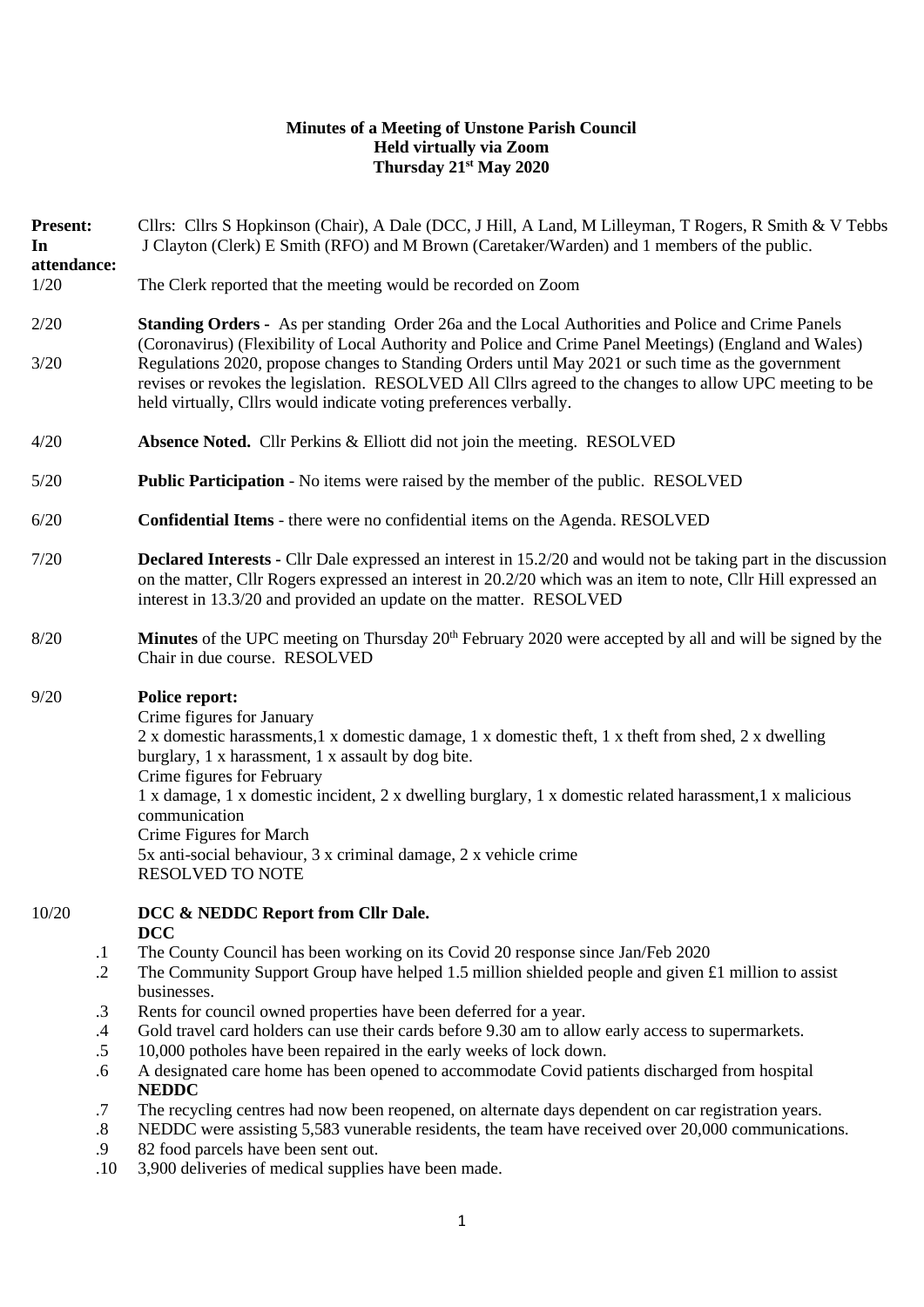- .11 Business Support Grants the council are in the top 20 of UK council on response speed. 1,584 requests had been received and £17.65million had been allocated to local business. RESOLVED TO NOTE
- 11/19 Cllr Hill asked Cllr Dale about the possible opening of schools. Cllr Dale reported that the council were working with DoE guidance towards the aspirational opening date of 1<sup>st</sup> June. The 2meter rule was proving very difficult for many small rural schools. RESOLVED TO NOTE
- 12/20 **Chair's Report –** The Chair had nothing to report. RESOLVED

#### 13/20 **Clerk's Report**

The Clerk reported the following:

- .1 Ash Lane Road Closure 11-15<sup>th</sup> May & A61 Bypass closed 13-15<sup>th</sup> June for maintenance.
- .2 Fly Tipping behind Central Close had been reported to NEDDC
- .3 Dog noise issue reported to NEDDC of the property on Whittington Lane is taking. Cllr Hill reported that the owner is taking remedial action to decrease the noise issue on site. Cllr Smith added that the situation was much improved.
- .4 Environmental Health update – it is good practice for event organiser to receive level 2 training, which is available online. The issue should be brought forward towards the end of the year.
- .5 NEDDC cannot fund the works to the unadopted road at Apperknowle, therefore contractor has been instructed, as per decision at the last UPC meeting.
- .6 DCC not willing to fund an additional grit bin for Hundall Lane, The Clerk has asked for a price for the supply.
- .7 Summerley Dog bin, after a complaint was received the Clerk has asked NEDDC to remove immediately and re site, when resources are available.
- .8 Street Naming reported the Barracks Hotel now known as Barrack House
- 9 DALC Safeguarding Training – awaiting new date form DALC RESOLVED TO NOTE
- 14/20 It was noted that DALC Circular 03/20 and all relevant correspondence had been circulated, copies were available from the Clerk. RESOLVED

### 15/20 **Items Raised by Councillors**

- .1 The Clerk reported that DALC had advised that the Annual Parish Meeting as cannot be held virtually, the situation can be monitored with the potential to hold it later in the year. The Chair and Vice Chair will maintain positions until the meeting is held. No changes were made to the list of outside representations by Cllrs. RESOLVED TO NOTE
- .2 Cemetery update The Clerk reported that DTC had made a request payment for the previous fiscal year, Whilst Cllrs had stated their intention to end the agreement it was legally still in place and DTC had upheld it and continued to offer a reduction to the 6 Unstone residents who had used the services within that time period. A Solicitor from NEDDC had been asked to oversee the termination of the agreement with both parties. After discussion, Cllrs voted by majority decision to make the payment to DTC and expedite the termination of the agreement. RESOLVED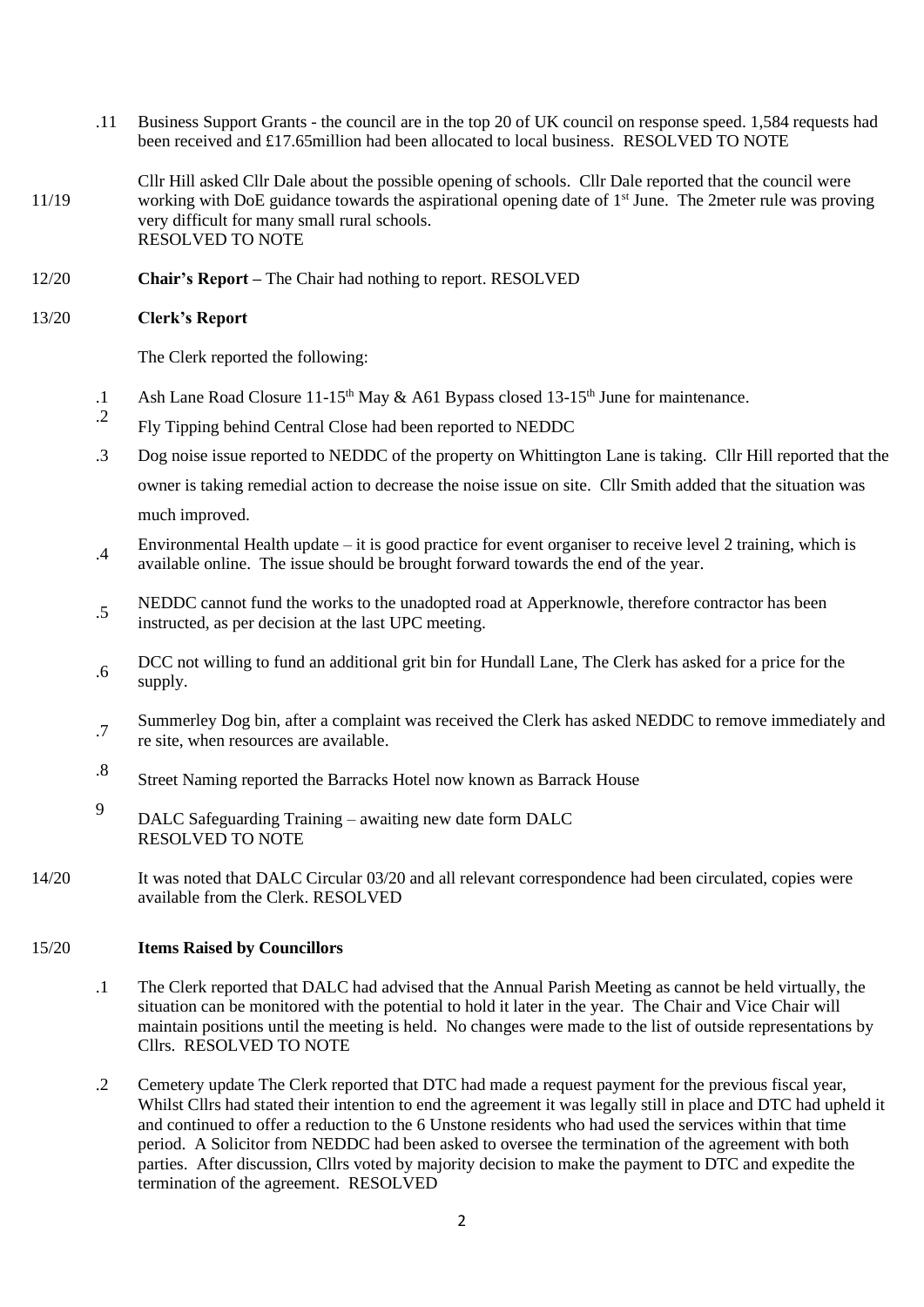.3 District & Parish Council meeting  $6<sup>th</sup>$  March 2020, Cllr Hill attended and asked that the Accessible Venue slides be resent to all Cllrs and brought forward to the next UPC meeting for discussion. RESOLVED

Rospa training for Caretaker/Warden £250 due in October, approved by all Cllrs. RESOLVED

.5 Public Order protection signage for parks, Cllrs asked that quotations be obtained and reported back to the next meeting for consideration. RESOLVED TO NOTE

#### 16/20 **Community Hall**

.4

- .1 The Clerk reported that the Community Hall was closed on 20<sup>th</sup> May and the Playgrounds closed on 23<sup>rd</sup> May. RESOLVED
- .2 The RFO reported that the Community Hall was incurring a loss of £800 per month due to the current closure. UPC had received a £10K Grant from NEDDC to mitigate this. RESOLVED
- .3 Cllr Dale asked that the council be mindful of the impact on local businesses when setting hire charges for this year and asked that the matter be discussed at the next meeting. RESOLVED TO NOTE
- .4 The main door lock has been replaced and new keys circulated. Someone has tried to tamper with the lock and left wood fragment in the mechanism. The door company have advised to flush the unit out with oil to remedy the situation. RESOLVED
- .5 Some painting touching up jobs have been completed, in a few places around the community hall, the hall should have a full re-paint over the next winter. RESOLVED
- .6 The water systems, heating fire alarms and emergency lighting are still being checked on a regular basis. RESOLVED TO NOTE
- .7

PAT testing is due soon. The Caretaker/Warden will contact the Electrician to organise a date to complete. RESOLVED.

### .8

.9 A new electronic safe has been purchased for £26.16 plus VAT, as the old one broke. RESOLVED

The roller shutter works are still outstanding and will be chased when restrictions ease. RESOLVED

.10

The works to the fire door will also be actioned after lockdown. RESOLVED

.11

Chubb carried out their check prior to lock down, no issues were raised. RESOLVED

#### 17/20 **The Caretaker/Warden's Report:**

- .1 Regular checks on all bins, grit bins, dog bins and bus stops had been completed.
- .2 Routine play area inspections are still being carried as normal, in the initial period of lock down some people were ignoring the play area closure signage. Therefore, padlocks were used to secure to swings. The closure is now being adhered to.
- .3 Grass cutting, weed control, shrub pruning has been carried out in parks.
- .4 Bench refurbs. Some benches particularly tubular steel framed ones are starting to rust away. I will continue to monitor them, but we should now be looking at some replacement programme for next year's budget.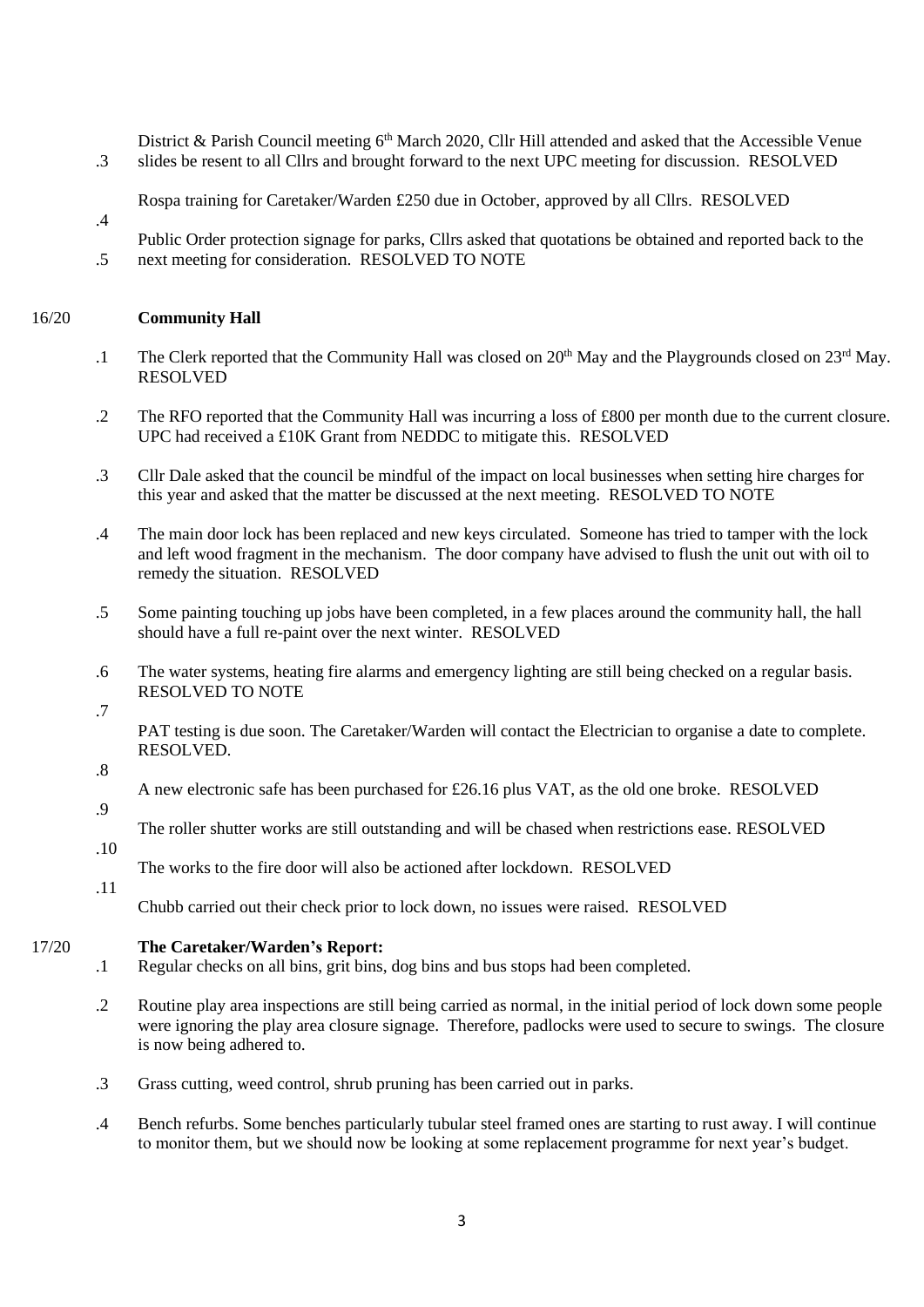- .5 The bench at Brierly play area assistance with installation will be required, when restrictions are lifted. The new bench for the war memorial has also arrived and can be installed once the paving has been fitted.
- .6 The grass around the Oak tree at the war memorial has not fully grown back after the mulching and treatment of the tree last year and plan to reseed the area next Spring, after paving works are completed
- .7 Unfortunately, North Wingfield Parish Council were unable to grow any summer plants for our beds this year due the Covid 19 outbreak. Local nurseries will be asked to quote for the supply of plants
- .8 The wooden posts and fencing around the play equipment at Sharman close play area have been painted and will swings will be painted shortly.
- .9 Kompan have repaired the see saw at St John's play area
- .10 In the early weeks off lock down the area suffered from a number of incidents of antisocial behaviour & criminal damage. Cllr Dale added that his fencing had also been damaged. The police are fully aware of and are dealing with the issues. RESOLVED TO NOTE

### 18/20 **RFO's Report**

- .1 The RFO's report had been circulated and was approved. The Cheque */BAC's* request for March £6,349.75, April £5,397.87 & May £5,249.16 were unanimously approved along with the current income sheet and bank reconciliations. Full details are given in App1 (attached). RESOLVED.
- .2 2020 Public Rights of Way minor maintenance payment for £495 for footpath maintenance has been received. RESOLVED TO NOTE

### **Planning Applications**

- 19/20 .1 20/00247/DISCON application to discharge condition 3 at Unstone Car Sales, Main Road Unstone – to note
	- .2 20/00208/FLH First floor extension and balcony over existing dining room. Hillside View, Back Lane
	- .3 20/0340/FL Application for listed building consent. The Farm, Back Road, Apperknowle
	- .4 No objections were made to the above applications
	- .5 Cllr Dale reported that he would be meeting to discuss future plans with Mr Carr, in the future. RESOLVED

#### 20/20 **Planning Decisions**

.1 20/00054 Application to determine if prior application is required Stonedge, Westfield Lane, Middle Handley. Permitted Development 27<sup>th</sup> February 2020

- .2 20/00148/FLH | Conversion of barn to ancillary accommodation with glazed link to dwelling (Revised scheme of 18/00472/FLH) (Conservation Area) | South View Main Road West Handley Marsh Lane S21 – conditionally approved 2 April 2020
	- 20/00200/FLH | Demolition of garage/store, erection of a double storey side gable extension and a single storey rear extension with open porch entrance, associated landscaping and creation of a new
- .3 driveway | Unstone House Whittington Lane Unstone Dronfield S18 4DQ – Conditionally approved 30<sup>th</sup> April 2020

20/00053/FL Application to vary cond. 2 & remove cond.6 on previously approved 20/00982/FL on land at 1 Barrack Road – Conditionally approved  $25<sup>th</sup>$  March 2020

- .4 CHE/20/00509/REM approval of reserved matters for access road within Peak Site, Land at the Brushes, Sheffield Road, Sheepbridge, Derbyshire – to note, approved 24<sup>th</sup> April 2020
- 21/20 The above applications were noted. RESOLVED

# Page 4 of 4 Chair's signature………………………………………………………18th June 2020 22/20 The meeting closed at 8.05 pm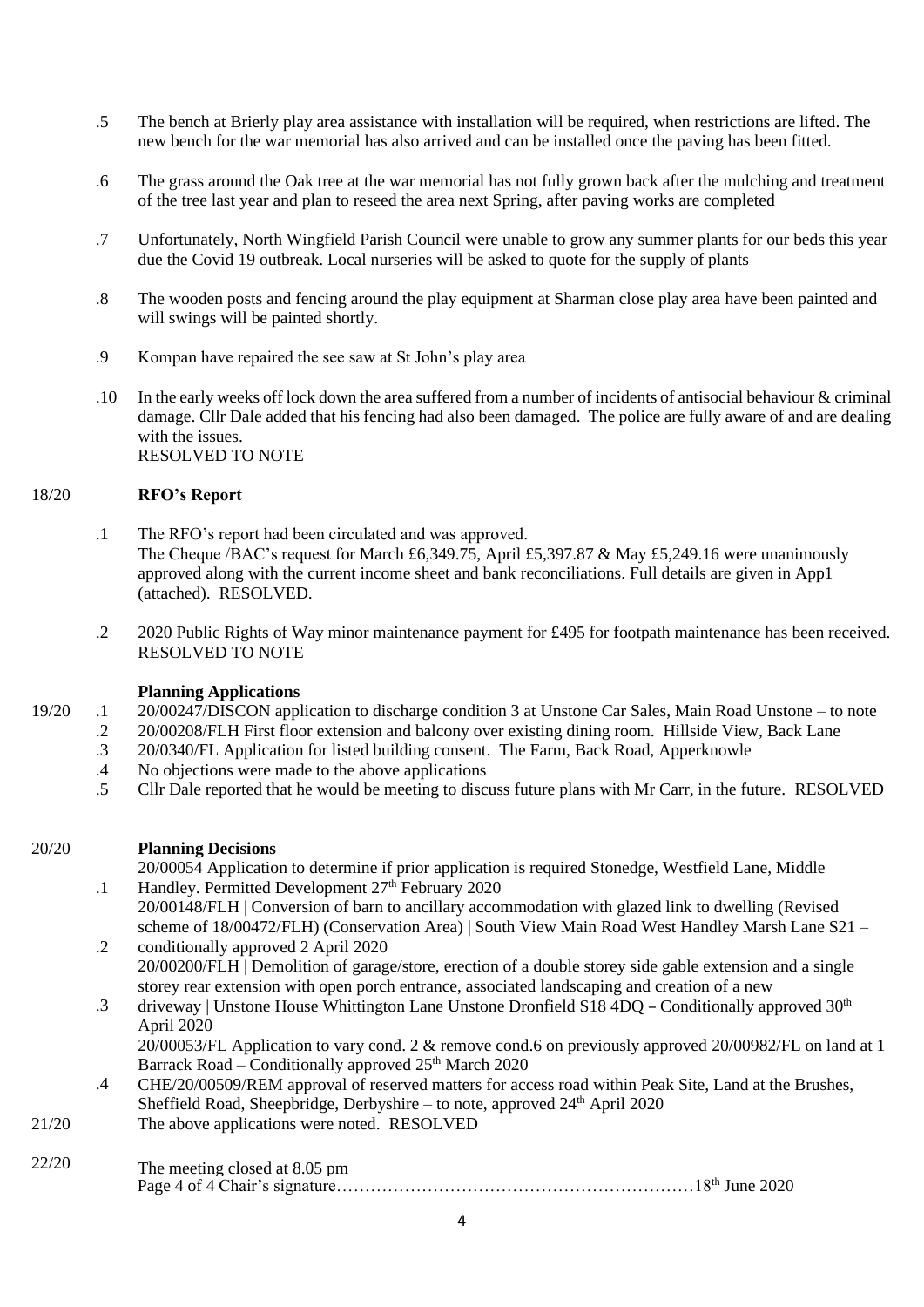# App 1 Unstone Parish Council Accounts

| <b>April</b> | <b>Cheque Requests</b> |                                  |               |                |              |
|--------------|------------------------|----------------------------------|---------------|----------------|--------------|
|              | <b>Payee</b>           | <b>Details</b>                   | <b>Amount</b> | <b>Vat Rec</b> | <b>Total</b> |
|              |                        |                                  |               |                |              |
| D/D          | Leasys                 | Van HP Charge 20/SAT/00037824    | £265.89       | £53.17         | £319.06      |
| D/D          | <b>NEDDC</b>           | <b>Trade Waste Collections</b>   | £34.54        | £0.00          | £34.54       |
| D/D          | <b>Nest</b>            | Pension Contributions Apr 2020   | £65.40        | £0.00          | £65.40       |
| D/D          | E.ON                   | Gas Invoice - Mar 20             | 138.33        | £27.67         | £166.00      |
| S/O          | <b>Wish Computers</b>  | Web site management              | £23.00        | £0.00          | £23.00       |
| <b>BACS</b>  | <b>Classic Windows</b> | New Locks for Hall               | 290.00        | £58.00         | £348.00      |
| <b>BACS</b>  | Running Imp            | Mugs for VE Day                  | £290.99       | £58.20         | £349.19      |
| D/D          | <b>Unity Trust</b>     | <b>Bank Charges</b>              | £31.80        | £0.00          | £31.80       |
| D/D          | <b>Unity Trust</b>     | <b>Bank Charges</b>              | £8.10         | £0.00          | £8.10        |
| Cash         | Sainsburys             | Diesel                           | £25.00        | £5.00          | £30.00       |
| Cash         | Sainsburys             | Paper                            | £5.00         | £0.00          | £5.00        |
| <b>BACS</b>  | <b>DALC</b>            | <b>Annual Subscription</b>       | £606.77       | £0.00          | £606.77      |
| <b>BACS</b>  | Yolande Swift          | Refund for hall booking          | £103.50       | £0.00          | £103.50      |
| <b>BACS</b>  | Chubb Fire & Security  | D&A Service Price                | £155.61       | £31.12         | £186.73      |
| <b>BACS</b>  | Sorted 4 Safety        | Bodywarmer                       | £35.00        | £7.00          | £42.00       |
| <b>BACS</b>  | Victoria Cooper        | Refund for Hall Booking          | £124.50       | £0.00          | £124.50      |
| <b>BACS</b>  | Miscellanous           | Payroll April 2020               | £2,436.67     | £0.00          | £2,436.67    |
| <b>BACS</b>  | <b>HMRC</b>            | Payroll April 2020               | £295.47       | £0.00          | £295.47      |
| <b>BACS</b>  | <b>HMRC</b>            | Payroll 2019/20                  | £462.30       | £0.00          | £462.30      |
|              |                        | <b>April 2020 Payments Total</b> | £5,397.87     | £240.16        | £5,638.03    |